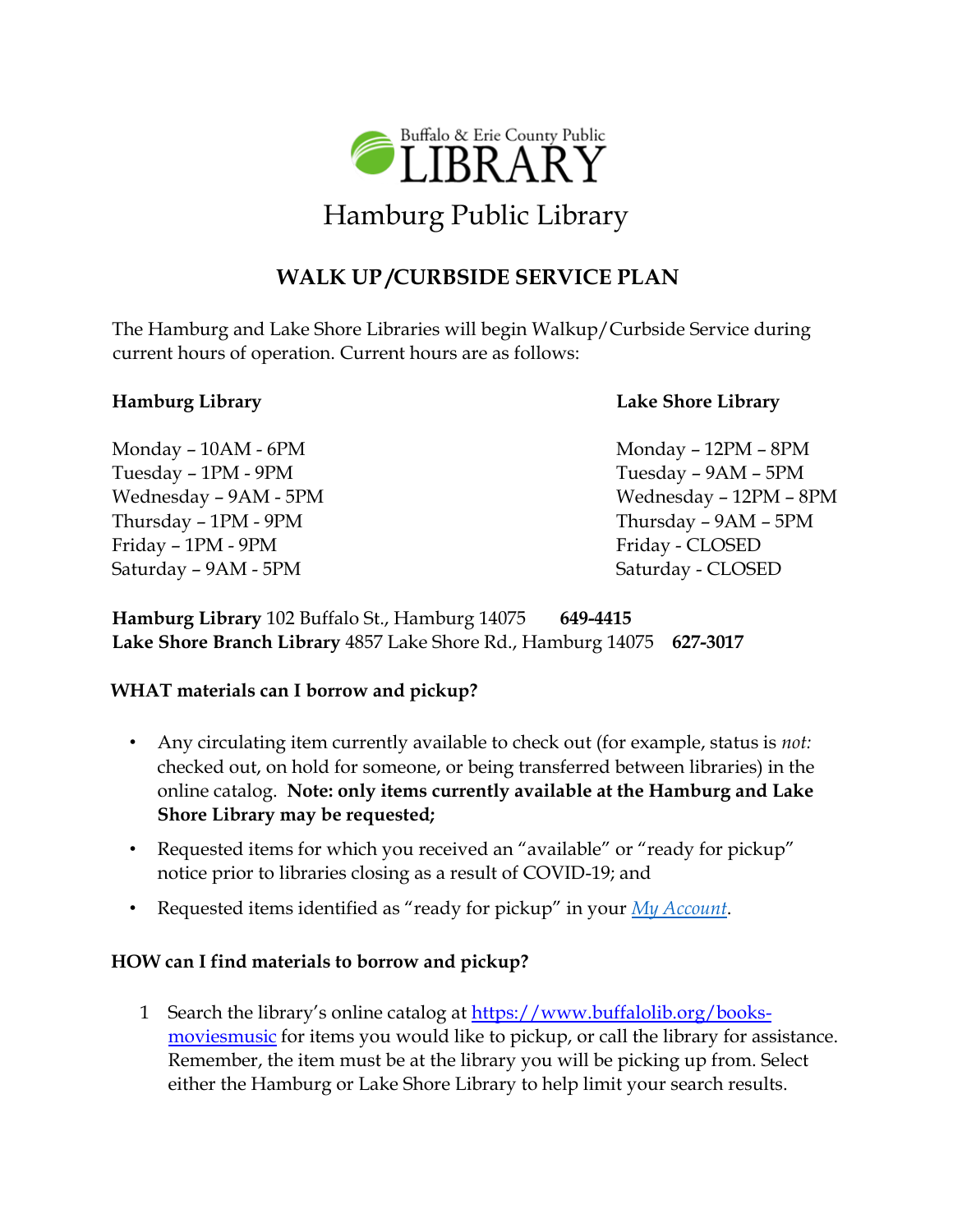

# **HOW do I request items to borrow and pickup?**

- 1. Call either the Hamburg or Lake Shore Library that lists the items you want, to have them set aside for you to pick up at that location. See above for the correct phone number.
	- a. You will be limited to 20 items requested per day/per library card.
	- b. You will give staff your library card number.
	- c. Staff will search for items and checkout materials.
	- d. You will be asked the time you are planning to arrive.
	- e. Staff will inform you if there is a conflict and offer an alternative time.
- 2 If you currently have hold items "ready for pickup" and were notified previously, please call either the Hamburg or Lake Shore Library to schedule a pickup.

# **OR**

- 1. Use the Online Request Form at: [https://docs.google.com/forms/d/e/1FAIpQLSdbRXHW5BiP63cYX9f5-](https://docs.google.com/forms/d/e/1FAIpQLSdbRXHW5BiP63cYX9f5-VSgQgclPbgCX_3IRjfUS4KAOxsOxQ/viewform) [VSgQgclPbgCX\\_3IRjfUS4KAOxsOxQ/viewform](https://docs.google.com/forms/d/e/1FAIpQLSdbRXHW5BiP63cYX9f5-VSgQgclPbgCX_3IRjfUS4KAOxsOxQ/viewform) For the **HAMBURG LIBRARY**
- 2. Use the Online Request Form at: [https://docs.google.com/forms/d/e/1FAIpQLSdcsOilKUXbUqx3LMCYKb0sK](https://docs.google.com/forms/d/e/1FAIpQLSdcsOilKUXbUqx3LMCYKb0sKrRGWEhIxjtUZpNXZXxZIPnaVQ/viewform?usp=sf_link) [rRGWEhIxjtUZpNXZXxZIPnaVQ/viewform](https://docs.google.com/forms/d/e/1FAIpQLSdcsOilKUXbUqx3LMCYKb0sKrRGWEhIxjtUZpNXZXxZIPnaVQ/viewform?usp=sf_link) For the **LAKE SHORE LIBRARY**
- 3. Staff will respond within 1 business day.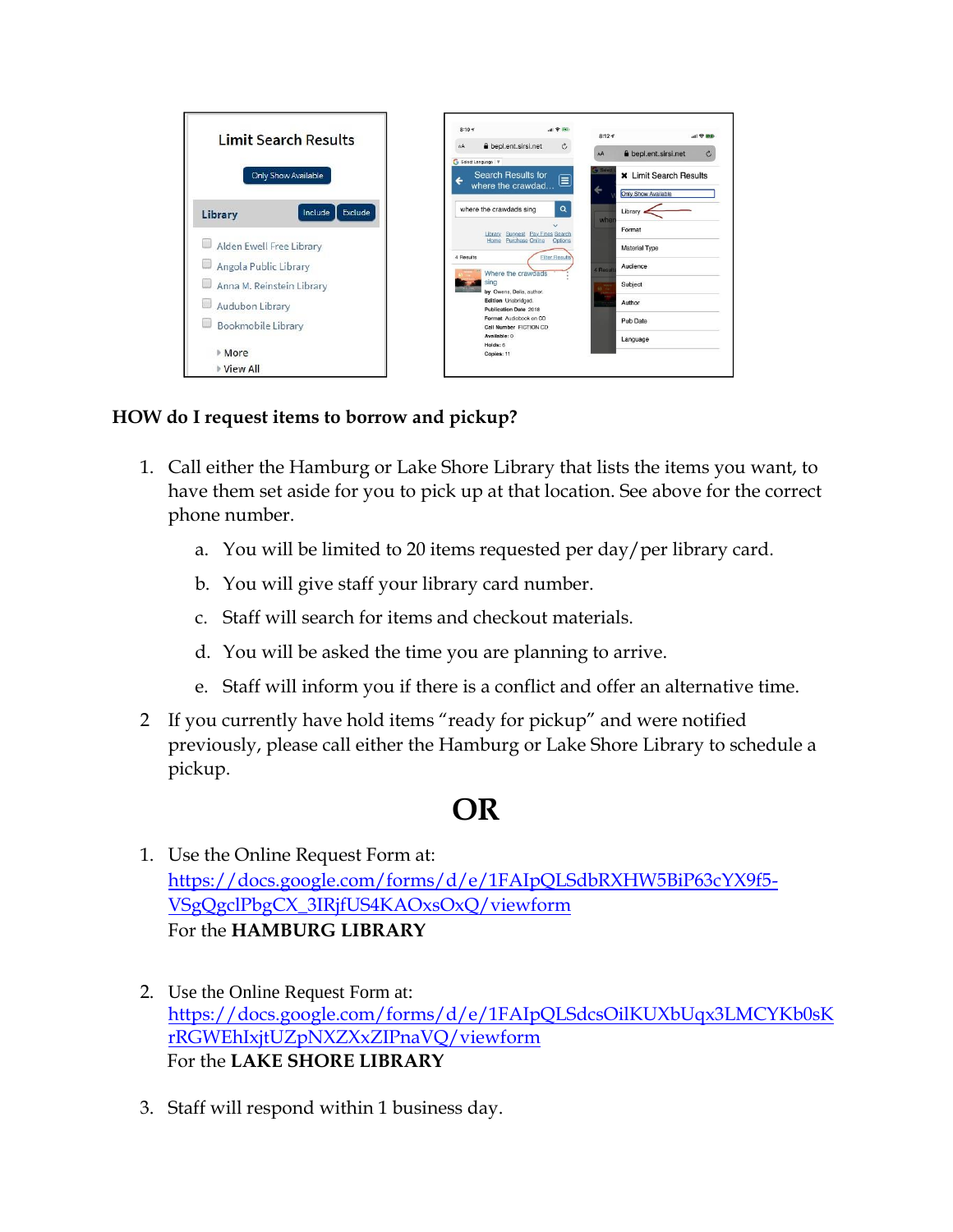### **PLEASE NOTE:**

- You must have your library card or a photo ID with you at the time of pickup;
- You must wear a mask or face covering when picking up your materials.
- Your account must be in good standing (i.e. Fines/Fees \$10 or less and 15 or fewer overdue library items).
- Currently, we are unable to accommodate the transporting of items from one B&ECPL library to another.

### **PICKUP PROCEDURE**

### **For Drive-ups, please:**

- 1. Arrive at the designated date and time.
- 2. Pull up to the entrance.
	- 1 Parking lot (Hamburg)
	- 2 Parking lot on Cloverbank side (Lake Shore)
- 3. Show your library card or photo ID.
- 4. Pop your trunk or have the passenger side window open.
- 5. Wear a mask or face covering.
- 6. Present your library card with numbers face up or your photo ID outside your car window. Staff, using social distancing and health and safety measures including but not limited to wearing masks and gloves, will view your identification and compare to the information attached to your bag of items.
	- a. Staff will place items in your trunk or in your car.

### **For Walk-Ups, please:**

- 1. Come to the entrance.
	- a Parking lot (Hamburg)
	- b Parking lot on the Cloverbank side (Lake Shore)